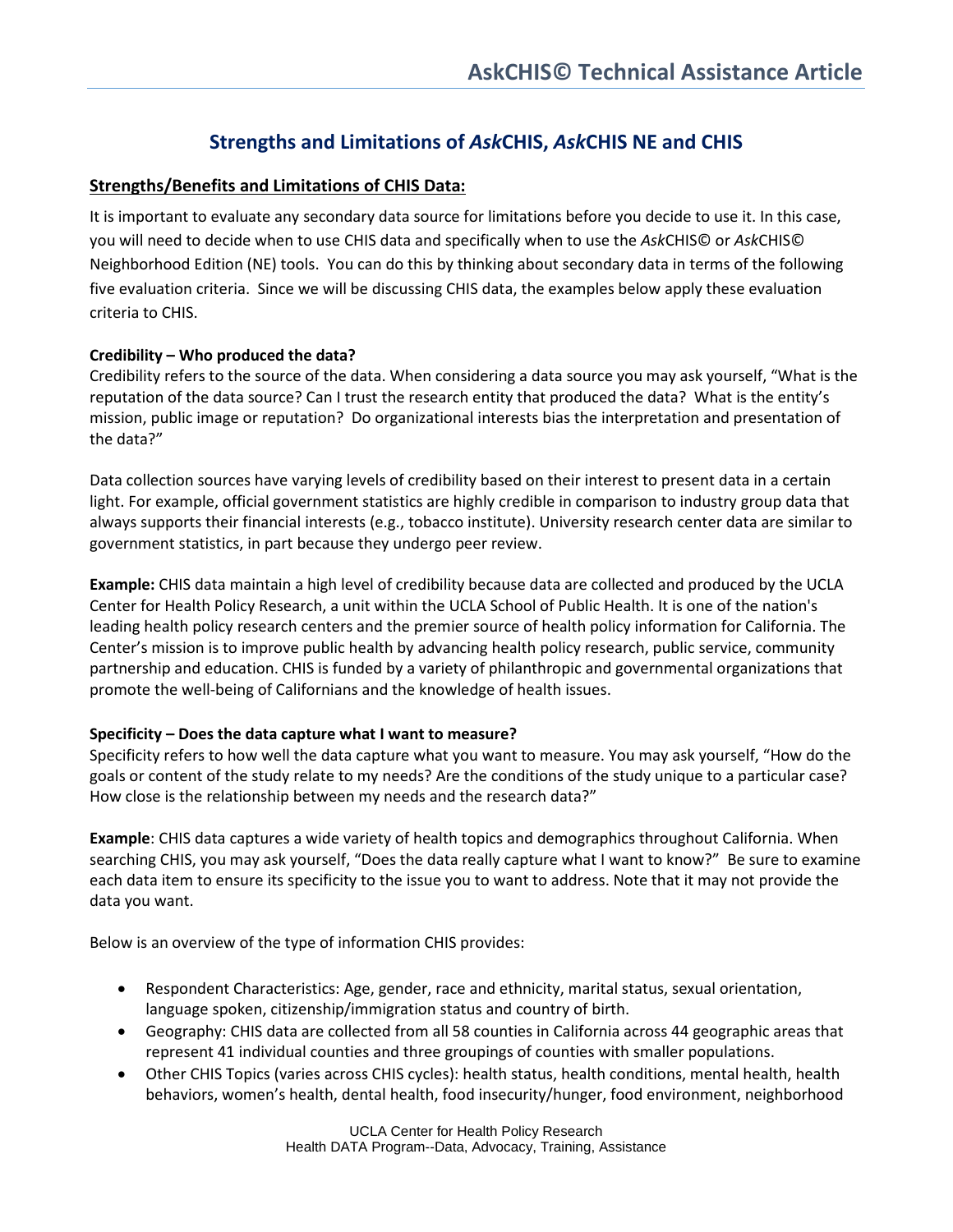and housing, access to use of health care, health insurance, public program eligibility, parental involvement, child care, employment and income.

## **Generalizability – Can you apply data from one population to describe another population?**

Generalizability refers to specific data and how well it can be used to describe other populations. You may ask yourself, "What are the characteristics of the secondary data's population/sample? Do the participants provide data that can be applied to similar populations or sub-populations? Do the 'who, what, why, when and where' of the data relate to the 'who, what, why, when and where' of your work?" For example, how well can information collected across California accurately describe the residents of your county?

**Example**: CHIS data can be generalized at the state and county levels. Rigorous sampling techniques ensure sufficient amounts of data are collected to describe populations throughout the state. For instance, starting in 2001, CHIS data is collected on a continuous survey cycle year via random-dial telephone surveys with over 40,000 to 50,000 California households participating. CHIS sets minimum target numbers for each geographic area to ensure a statistically representative sample of the state's diverse population.

Additionally, CHIS uses many techniques to interview enough people from several ethnic groups to better characterize most major and minor racial and ethnic populations statewide. During each survey cycle, thousands of CHIS interviews are conducted in languages other than English and certain ethnic minority groups, such as American Indian and Asian subgroups, have been oversampled in the past to ensure a representative sample.

## **Reliability - How was the data collected?**

Reliability refers to the accuracy of the data. You may ask yourself, "Can I trust the data to be accurate? Does the research seem free of bias or error? Have the methods and results been proven? Was the research repeated? If so, did the second study get the same or similar results?"

Example: CHIS data are highly reliable because the highest research practices and standards are applied. Below are a few methods used to ensure data quality:

- A large number of individuals are surveyed to ensure a representative sample of the entire state's diverse population.
- To attain a fair and unbiased sample, computers randomly draw landline and cellular telephone numbers from each geographic area sampled with a minimum number of people included.
- To ensure that public health trends are accurately recorded over time, CHIS selects and surveys unique households during each survey cycle.
- CHIS randomly selects and interviews only one adult per household. Only that selected person can participate.
- If there are children in the household, CHIS also asks questions about an adolescent (ages 12–17) and a child (ages  $0-11$ ).
- To ensure the inclusion of California's diverse racial and ethnic populations, thousands of CHIS interviews are conducted in languages other than English, including Chinese (Cantonese and Mandarin), Korean, Spanish, Tagalog and Vietnamese.

## **Timeliness – When was data collected?**

Timeliness refers to when the research was conducted. You may ask yourself, "When or how recently was the data collected? Have major changes occurred in your population of interest, geographic area or disease topic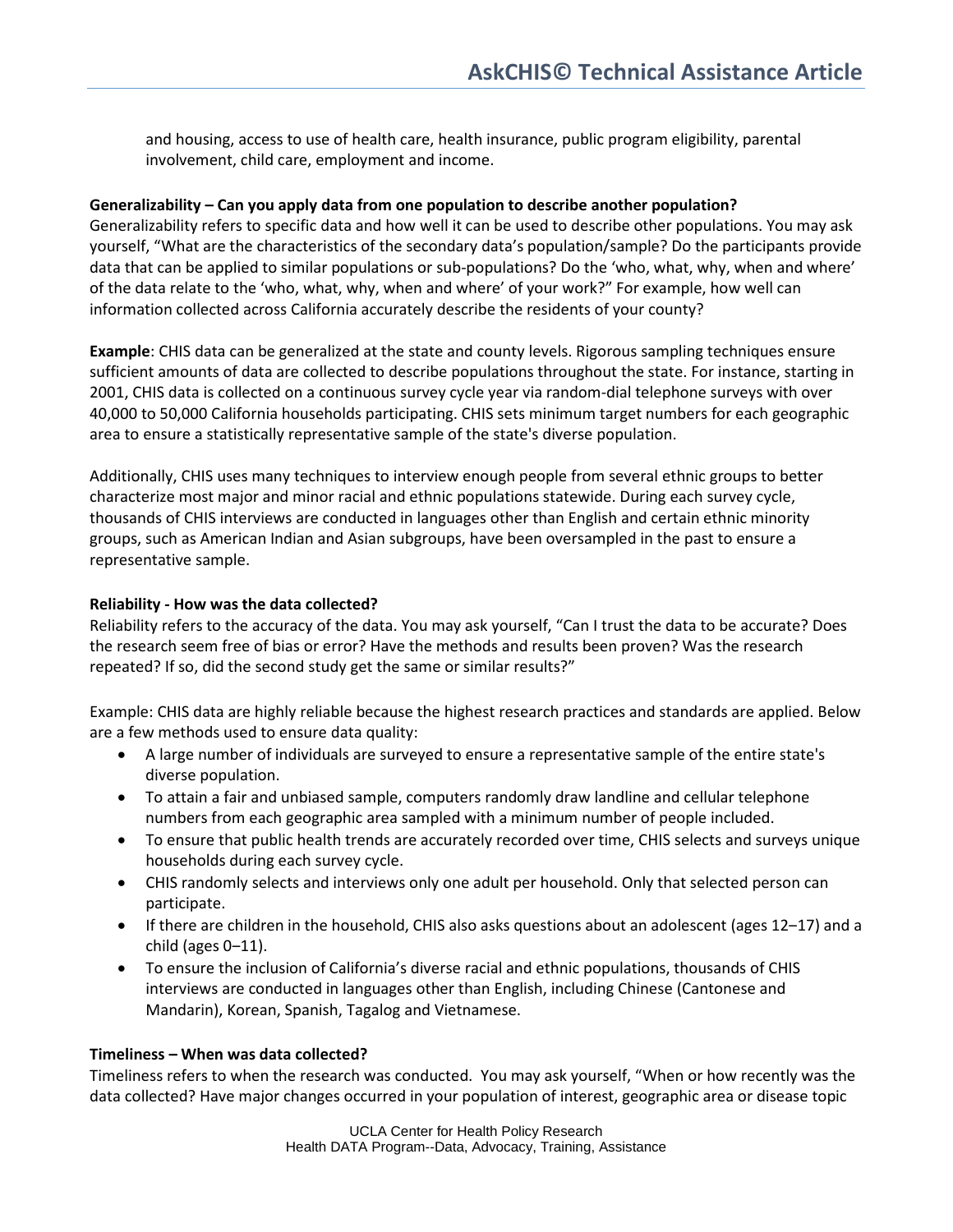that may not have been captured by this data source? Is it the most recently available data that will suit your needs?"

**Example:** CHIS data collection cycles occur frequently and are conducted every year with limited annual estimates available. The high frequency of collection and production of CHIS data increases the relevancy and timeliness of data findings and trends.

If you are unsure about the strengths, benefits and limitations of a secondary data source, go to the source and ask them more details, if possible.

No data is perfect. It is up to you to balance the pros and cons of each data source and decide what criteria are more and less important for your needs.

**Example:** Based on the evaluation criteria reviewed above, CHIS data is very useful for making powerful statements about community health. However, CHIS data does have limitations. Below are examples of questions CHIS can and can *NOT* answer:

## **Example questions that CHIS data can answer:**

- What is the estimated number of people in my county with health insurance? (CHIS collects data by county).
- What is the overall health status of my county in comparison to the state overall? (CHIS can compare information between counties and the state).
- Are there differences in the number of people that smoke in my county among different ethnic groups and has it changed over time? (CHIS can compare information across ethnic groups and over time).

## **Example questions that CHIS data** *CANNOT* **answer:**

- How has the rate of teens having sex changed over the past 10 years statewide? (CHIS only collects data after 2001 and data is currently available through 2012).
- How does the number of women with breast cancer compare to women from other states and nationally? (CHIS only collects data on California households).

## **AskCHIS NE© Data Limitations and Use:**

Most health estimates available in AskCHIS© NE are model-based on small area estimates (SAEs), such as a zip code. They are created by statistical models of relationships using CHIS data at a larger geographic level and then applying those models to local population data. These complex statistical models use relevant characteristics of populations and geographic areas to predict health conditions for small geographic units (cities, zip codes, for example).

SAEs are not direct estimates (estimates produced directly from survey data, such as those provided through AskCHIS©). While direct estimates are produced solely using survey data and design weights, the model-based estimates in AskCHIS© NE also rely on secondary data describing characteristics of both geographic regions and populations.

AskCHIS© NE users should decide on the appropriateness of using model-based SAEs based on the strengths and limitations briefly discussed below. For more information, methodology documentation is made available through the AskCHIS© NE website.